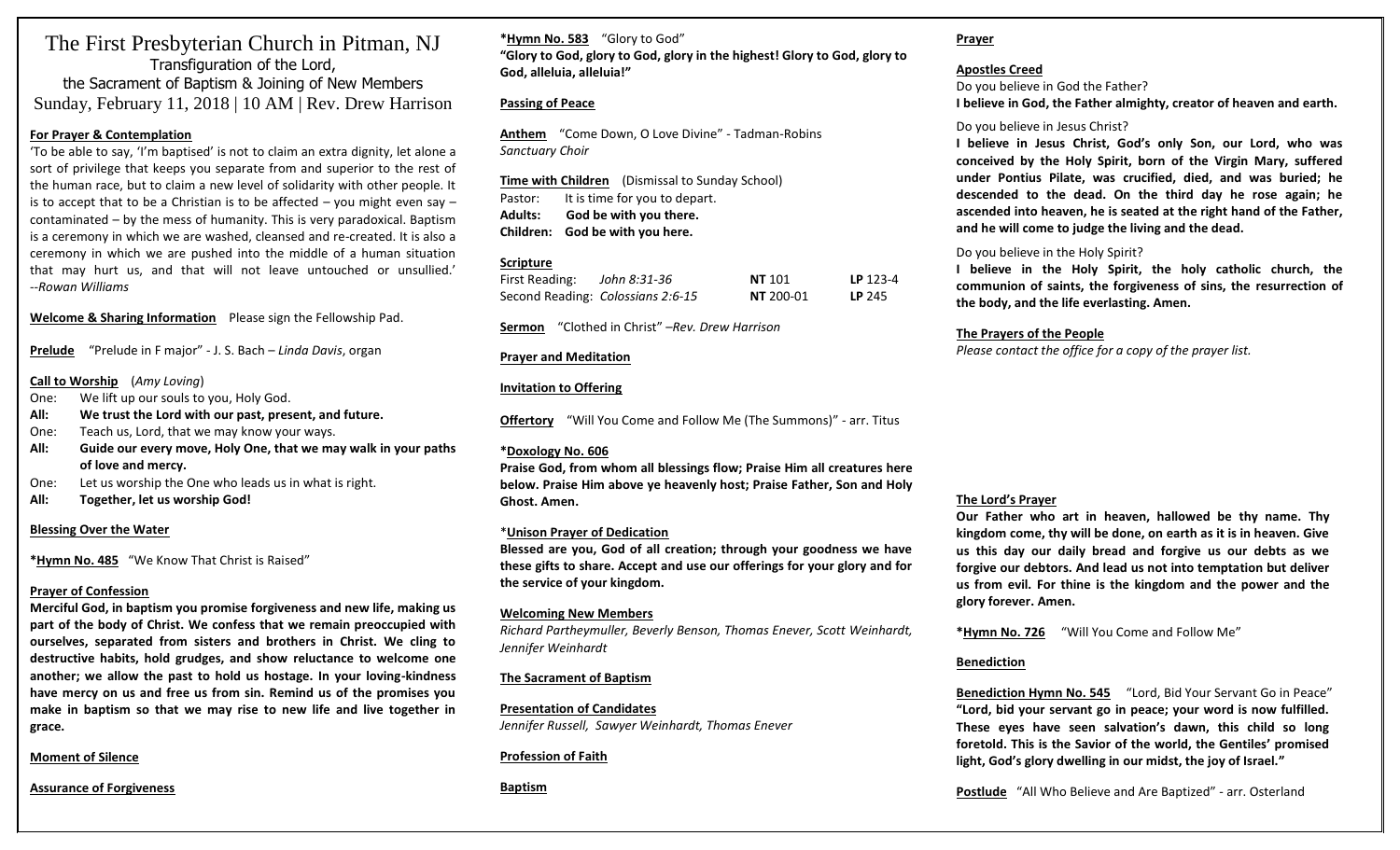#### \*\*\*\*\* \*\*\*\*\* *Please stand as you are able.* \*\*\*\*\* \*\*\*\*\*

Please be advised that our worship service is filmed from the balcony. Though the camera's focus is primarily on the chancel, there are wide shots that may include parts of the congregation sitting near the front.

*All are invited and welcomed to join us for Coffee Hour in the Social Hall following worship service for fellowship*.



This week's sanctuary flowers have been given *in memory of Richard E. LaMora, Sr.*, by his wife Mildred and family.

| Thank you to our Worship Servers |                                                       |  |  |  |
|----------------------------------|-------------------------------------------------------|--|--|--|
|                                  |                                                       |  |  |  |
| Liturgist                        | <b>Betsy Wriggins</b>                                 |  |  |  |
| Greeter                          | Doris Ducat                                           |  |  |  |
| <b>Ushers</b>                    | Bev Donofrio, Mildred Haines, Karen Daly, Kathie Daly |  |  |  |
| <b>Tellers</b>                   | Glenn Stevick, Steve Langlois, Karen Daly             |  |  |  |



Today's prelude comes from a collection of eight short preludes and fugues attributed to Johann Sebastian Bach. The offertory is Hiram Titus' 2012 arrangement of the traditional Scottish tune "Kelvingrove." The postlude is taken from Karl Osterland's 2016 set of contemporary interpretations of Reformation-era chorales entitled "A Wittenberg Collection." We thank Linda Davis for sharing special music with us this morning.



| <b>TMs</b> *                           |                                                                                                                                                |                                                | Week's |  |
|----------------------------------------|------------------------------------------------------------------------------------------------------------------------------------------------|------------------------------------------------|--------|--|
|                                        | <b>February 11</b>                                                                                                                             | Rachel Corma                                   |        |  |
| Birthdays                              | February 14                                                                                                                                    | Lauren Staman                                  |        |  |
|                                        | <b>February 15</b>                                                                                                                             | Donna Dietrich                                 |        |  |
|                                        | <b>February 15</b>                                                                                                                             | John Fitzpatrick                               |        |  |
|                                        | <b>February 16</b>                                                                                                                             | Alan Montgomery                                |        |  |
|                                        |                                                                                                                                                | May God bless you on your birthday.            |        |  |
| This Week's Calendar<br>February 11-18 |                                                                                                                                                |                                                |        |  |
| Sunday<br>February 11                  | <b>Blanket Sunday</b><br><b>Family Promise Hosting Week Begins</b><br>10 AM Worship/New Members Joining/Baptisms                               |                                                |        |  |
|                                        |                                                                                                                                                | (No Sunshine Singers Practice Today)           |        |  |
| Monday                                 |                                                                                                                                                | 7 PM Property Committee - Church Library       |        |  |
| February 12                            |                                                                                                                                                |                                                |        |  |
| Tuesday                                |                                                                                                                                                |                                                |        |  |
| February 13                            |                                                                                                                                                |                                                |        |  |
| Wednesday<br>February 14               | Ash Wednesday<br>Valentine's Day<br>4-6:30 PM Open House for Prayer & Ashes -<br>Sanctuary<br>5:30 PM Youth Group Pizza Gathering - Up Kitchen |                                                |        |  |
| Thursday                               |                                                                                                                                                | <b>6 PM Girl Scouts - Upstairs Kitchen</b>     |        |  |
| February 15                            |                                                                                                                                                | <b>7 PM Bell Choir Rehearsal</b>               |        |  |
|                                        |                                                                                                                                                | 8 PM Sanctuary Choir Rehearsal                 |        |  |
| Friday                                 |                                                                                                                                                |                                                |        |  |
| February 16                            |                                                                                                                                                |                                                |        |  |
| Saturday                               | 9:30 AM Grace Circle                                                                                                                           |                                                |        |  |
| February 17                            |                                                                                                                                                |                                                |        |  |
| Sunday                                 |                                                                                                                                                | 10 AM Worship/Ordination & Installation of New |        |  |
| February 18                            |                                                                                                                                                | <b>Church Officers</b>                         |        |  |
|                                        | 11:15 AM Sunshine Singers Practice<br>11:15 AM Christian Ed. Committee - Up Kitchen                                                            |                                                |        |  |
|                                        |                                                                                                                                                |                                                |        |  |

# The First **PRESBYTERIAN** Church in Pitman

*"God's Open House"*

10 Wildwood Avenue Pitman, NJ 08071 (856) 589-1050



Sunday Worship Service @ 10 AM Communion on the first Sunday of the month